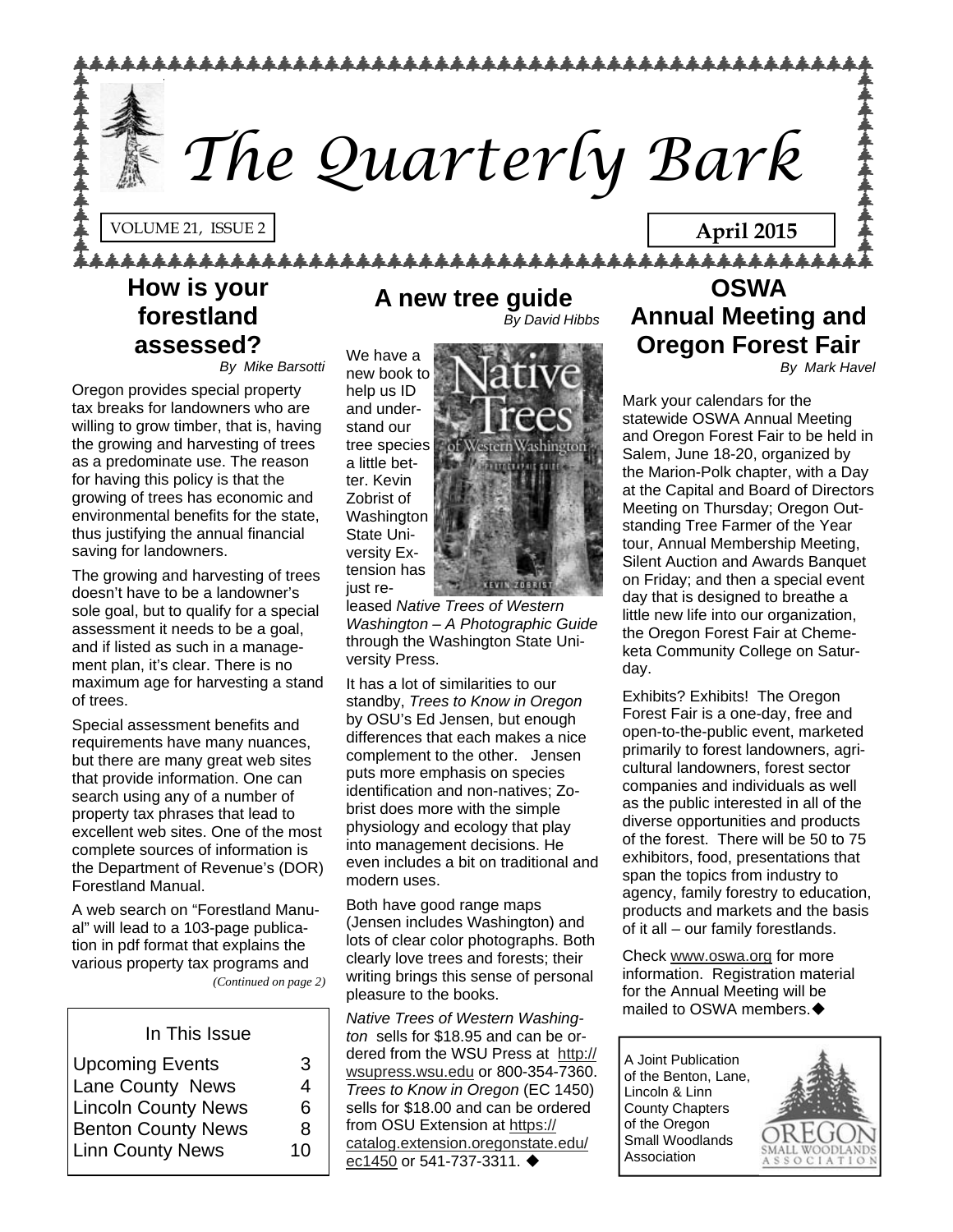#### *(Continued from page 1)*

gives examples, court cases that clarify issues, and the relevant Oregon Revised Statues and Administrative Rules.

Other phrases for web searches include: "Property Tax Deferral - Oregon Small Woodlands Association"; "Special Assessment Programs for Forestland – Oregon.gov"; "Small Tract Forestland Program - Oregon.gov"; and "Application for designation as forestland - OregonLaws.org".

While Oregon's forestland special assessment property tax programs are for the most part straightforward, there are areas that can be a bit confusing.

One major issue that confuses many landowners is zoning verses special assessment. Having the land zoned forest or farm/forest does not mean



*The Quarterly Bark* 

Editor: John Westall 12090 Rolling Hills Road Monmouth, Oregon 97361 503-838-1436 westallj@att.net

Letters to the Editor accepted but may be edited for content and length. The views and or opinions herein expressed may not necessarily be the opinion of the Benton, Lane, Lincoln or Linn County members or of the editors.



A quarterly publication of the Benton, Lane, Lincoln and Linn County Chapters  $OREGON$  of the Oregon Small **Woodlands Association** 

#### The Quarterly Bark

that the land is being assessed at that the land is being assessed at straightforward. Again, the For-<br>forestland values. In Linn County, for estland Manual is a great sourc example, almost all privately owned forestland has a highest and best use value greater than forestland values. To receive forestland values, the landowner must complete an application through the County Assessor's Office requesting the land to be assessed as "Designated Forestland."

> A second issue deals with site productivity. The DOR provides County Assessors with site class information. The higher the site class, the higher the forestland assessed value. DOR has forest productivity divided into 8 classes, FA through FG, and FX. It takes a visit to the County Assessor's Office to find what site class is listed for your forestland.

A soils map is a great place for a landowner to determine if the DOR classification is accurate. The Natural Resources Conservation Service's (NRCS) web site "Web Soil Survey" is a quick way to find soils data for any forestland. Local NRCS offices can also provide a landowner with a soils map, soil descriptions and site class information. Another method for determining site class is collecting age and height data from the property's various timber stands.

If the Assessor's listed site classification is different from that which is determined from the soils data or height measurements, the landowner can request in writing to have DOR conduct a review. The request needs to identify the property and define how the landowner determined the site productivity. Oregon Administrative Rule OAR 150- 321.348(2) defines what is needed to make a written request. Again, DOR's Forestland Manual is a great source of information on what exactly is needed.

Another issue that is a bit confusing deals with specially assessed forest homesites. A homesite used in conjunction with managing a forest parcel greater than 10 acres receives a special assessment for the land under the dwelling. There are several qualifiers, but they are pretty

estland Manual is a great source for determining whether the dwelling qualifies and how to determine parcel size. All of this is explained in five pages in the manual.

The landowner doesn't have to fill out an application, but it is a good idea to ask the Assessor if the homesite is receiving a specially assessed forest homesite value.

The value of the one acre under the dwelling is the real market value of

*(Continued on page 3)* 

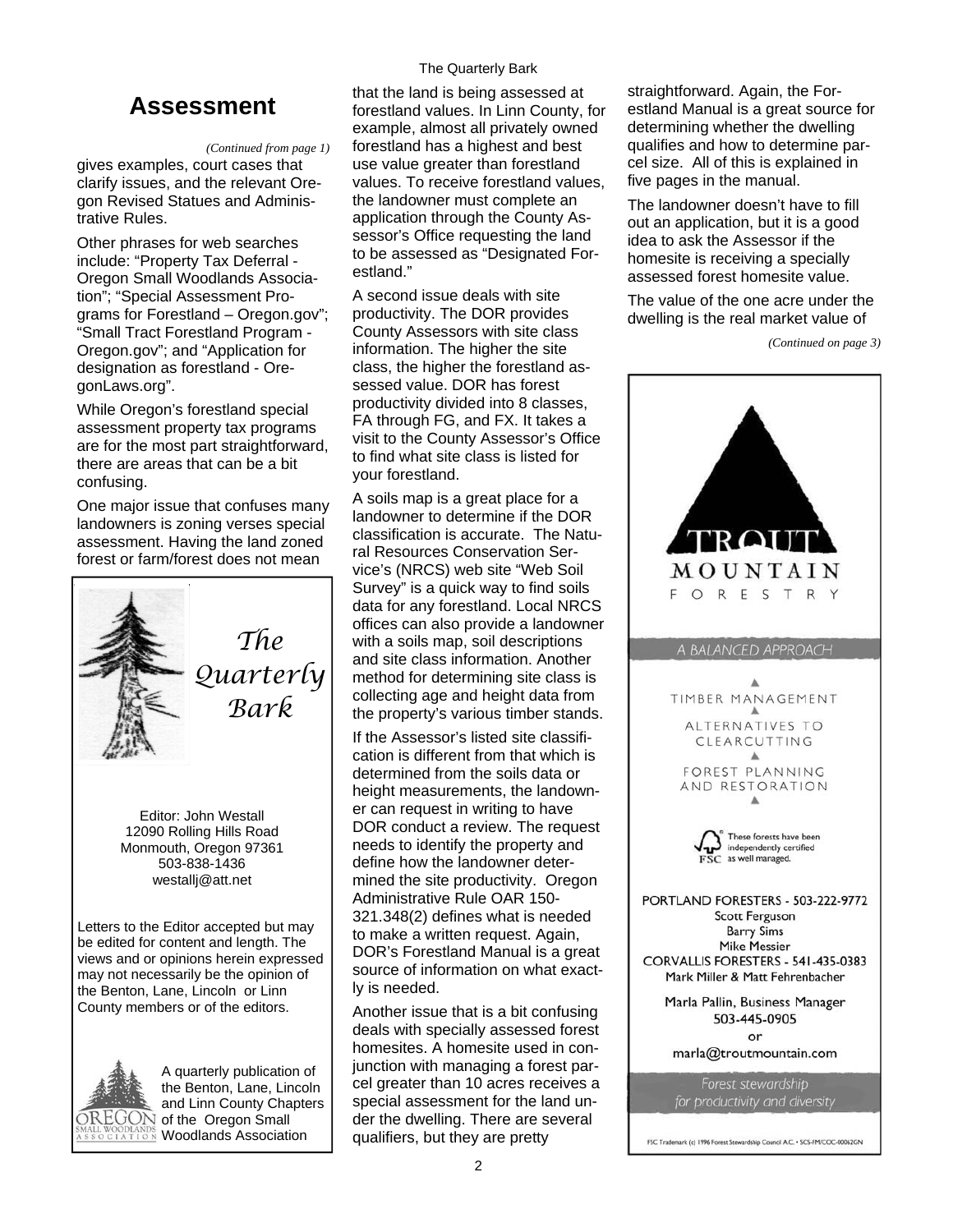*(Continued from page 2)* 

bare land of a parcel of similar size and location divided by the number of acres in the qualifying parcel plus up to \$4,000 for the land improvements (well, septic, power, etc.).

The resulting value is more than the specially assessed per acre forest land value, but is a very good deal for a couple of reason. First, the homesite's real market value may be much higher than the surrounding per acre real market values due to a view or stream side location, and the site improvement could have a value far greater than \$4,000. The County Assessor can provide the homesite's specially assessed value, and explain their process in calculating its value.

Oregon's special assessment programs are there to encourage/ reward landowners for managing their forests, but it's up to the landowner to take advantage of them.

**Joint annual meeting SAF and TWS to be held in Eugene — OSWA members welcome** 

*By Fran Cafferata Coe* 

The Oregon chapters of the Society of American Foresters and The Wildlife Society are holding a joint annual meeting at the Eugene Hilton, Wednesday, April 29 - Friday, May 1, 2015. The theme for the meeting is: Common Ground, Common Goals, Common Solutions. Topics at the intersection of forestry and wildlife will be covered through a series or workshops, symposia and field trips. A schedule and registration information is online at <https://ortws.wordpress.com/>. OSWA members are welcome and can register through the website above at the "members" rate.

### **Upcoming events**

#### **OSU Extension Online Calendars**

For events in and around **Benton, Linn and Polk Counties** check <http://extension.oregonstate.edu/benton/forestry/events>.

Also, you can sign up for the *Compass* **and** *Needle* mailing list to receive an e-mail notice when an event is scheduled: send a request to [jody.einerson@oregonstate.edu](mailto:jody.einerson@oregonstate.edu) or phone Jody at 541 766 6750.

For events in and around **Lincoln County**, see <http://extension.oregonstate.edu/lincoln/forestry/news>.

**Starker Lectures: Innovative Applications of Douglas-fir in Building Design,** Ethan Martin, Thursday, April 16, 3:30 pm, 107 Richardson Hall, OSU.

**Society of American Foresters and The Wildlife Society Joint Annual Meeting**, April 29 - May 1, Eugene. See article p. 3 for details.

**Benton County E2J Tree Farm Tour**, Saturday, May 9. Focus on ponds**.**  Watch OSU Extension Online Calendar for time and directions.

**Linn County Workshop – Ponds from A to Z.** Wednesday, May 13, 7 - 8:30 pm at LBCC Lebanon Center Room 219A. See p. 12 for details.

**Lane County Tree Farmer of the Year Tour,** Saturday, May 30, 9 am - 3 pm, Jim Christian Tree Farm, SW of Eugene. More details, p. 5.

**OSWA Annual Meeting and Oregon Forest Fair**, Thursday, June 18 - Saturday, June 20, Salem. See p. 1 for more details.

**WoWnet Potluck and Discussion**, Saturday, June 27, 10:45 am - 2 pm, See article p. 5.

**Lincoln County Tour**, Saturday, August 8. Tim Miller tree farm, Siletz. Tentative schedule. Details to follow.

**Lane County Road and Culvert Maintenance Tour**, Saturday, August 22, 9 am- 3 pm, Camp Creek area. Tentative schedule. More details, p. 5.

**Lane County Silvicultural Practices Tour**, Saturday, September 26, 9 am - 3 pm, Bauman Tree Farm. Tentative schedule. More details, p. 5.

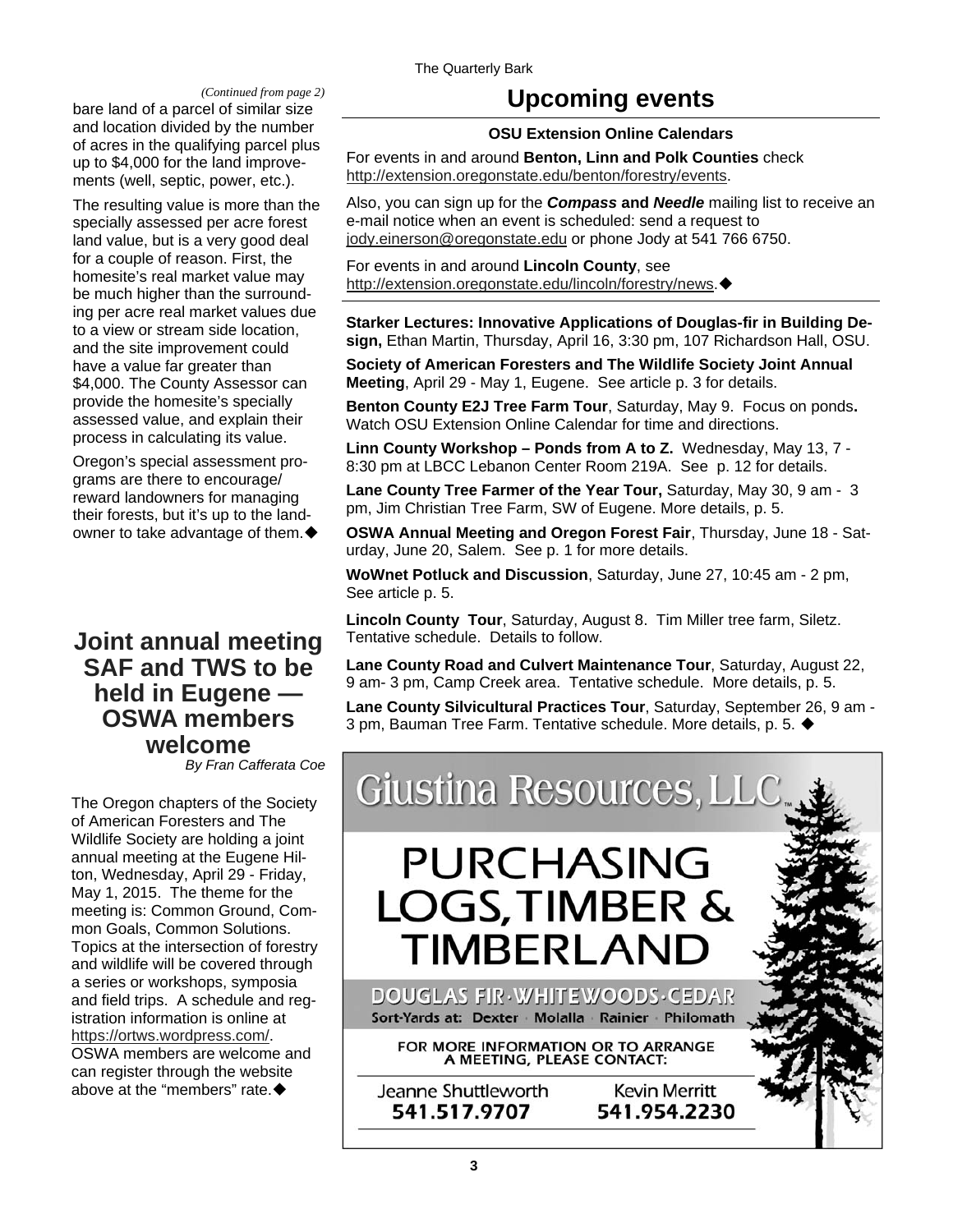### **LSWA Winter 2015 Activities**

**Annual Meeting**. LSWA's annual meeting was once again a success. Over 75 participants enjoyed a pleasant evening visiting with friends while having a great meal. The meeting was held on Thursday, January 29 at the Eugene Elks. During the meeting we recognized Jim Christian and his family as our 2014 Tree Farmer of the Year; Mike Atkinson for his long term commitment to LSWA; and Austin Pitcher, a certified Tree Farmer for over 25 years.

Jim James, OSWA Executive Director updated members on what to expect from the 2015 Oregon State Legislature as well as potential changes coming to Oregon's Forest Protection Rules governing riparian zones. Tom Burnham of NRCS and Robin Biesecker of ODF presented information on programs available from the Natural Resource Conservation Service and the Oregon Department of Forestry.

Under chapter business we had three board seats up for election. Two of these directors chose not to run for re-election, resulting in two new directors being elected to the board.

**Lane County Chapter Board of Directors**  Mike Atkinson (Treasurer) coyote8199@wildblue.net Dick Beers (Vice President) rbeers2606@comcast.net Tom Bauman & Lindsay Reaves (Membership Committee) lindsayga@peak.org Wylda Cafferata wyldac@gmail.com Jim Christian christmastreeland@yahoo.net Gary Jensen (president) treegary@aol.com Rick Olson rolson2@attglobal.net Chuck Volz chuckVolz67@gmail.com Alan Petersen 541 746 3929

*By Gary Jensen, LSWA Chair* 

The two retiring directors, Dave Rankin and Maryrae Thomson, have served as LSWA directors for many years. Maryrae, whose tree farm is west of Junction City, has been our recording secretary. She has provided exceptional service and project support to LSWA over her tenure. Dave, whose tree farm is in the Florence area, has provided the Board a strong link to members from the Florence community and has been a diligent supporter of LSWA activities. On behalf of the LSWA's Board I would like to give both a hearty THANK YOU!!! for their service and commitment. We look forward to seeing them both at future events.

The following members were then elected to serve as directors' for the upcoming 3 years: Chuck Volz an incumbent along with Wylda Cafferata and Rick Olson, who join the board as new directors.



**Wylda Cafferata**  graduated from the University of California at Berkeley with a B.A. in English in 1968 and earned an M.A. in Education from the University of Oregon in 1989. She

taught English in Taiwan in the 1960s, followed by teaching for a year at Chiloquin, and nineteen years at Pleasant Hill, retiring in 2003. Subsequently she worked with student teachers through the UO Teach Program at the University of Oregon for 11 years (2003-2014.) Wylda is a member and past chair of the Pleasant Hill School Board and serves on numerous school committees. She is a Community Ambassador with the Ford Institute Leadership Program in the Willamette Cascade Foothills Community.

Together with her husband Steve she manages the 225 acre Cafferata Family Forest and completed the Master Woodland Manager Program in October, 2014. She and Steve have four grown children-two engineers, a forester, and a wildlife biologist-and three lively grandchildren.

*(Continued on next page)* 



**Professionally managed** operations mean more money in your pocket!

(541) 505-3377 www.SperryRidge.com info@SperryRidge.com

Dale Claassen, Chief Forester Fred Sperry, Principal Broker Licensed in Oregon

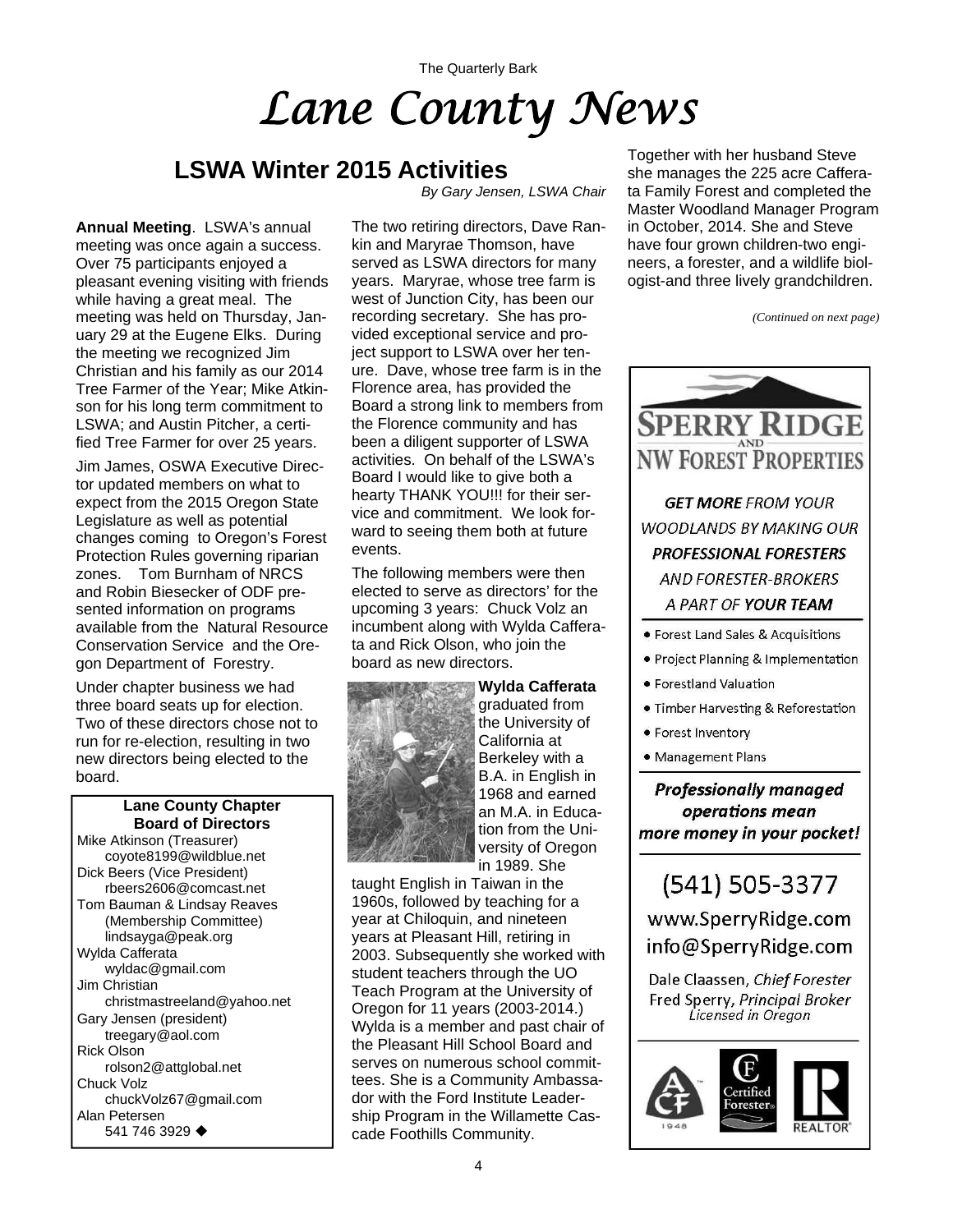

**Rick Olson**  grew up in the Pacific Northwest developing a love for the woods and outdoors. He spent two summers

working for the U. S. Forest Service on brush disposal crews out of Forks WA and followed that by working an additional two years on a green chain for an Alaska Saw Mill. He eventually received his college degree from the University of Washington and spent 35 years working as a computer engineer in Alaska, California and Arizona. Rick and his wife currently manage their 200 acre Tree farm out of the Florence area and enjoy working in the woods of the northwest.

#### **Upcoming Events.**

The Jim Christian Tree Farmer of the Year 2014 tour will take place on Saturday, May 30 from 9 am  $-$  3 pm near the southwest hills of Eugene. Attendees will receive an overview of the management of ponderosa valley pine, oaks, Douglas-fir and other mixed species found within the Willamette Valley foothills. A flyer will be coming out in late April with more details on the tour.

Road Maintenance and Culvert Replacement /Repair. This tour will take place on tree farms in the Camp Creek area and will provide land owners information on management of forest roads. Chuck Volz, a retired Weyerhaeuser road engineer will lead the session. Currently LSWA is looking at holding the event on Saturday, August 22 from 9 am – 3 pm on tree farms off Camp Creek Road east of Springfield. A flyer and more details will be coming out in late July.

Silvicultural Practices for Tree Farms. Tom Bauman & Lindsay Reaves will provide information on reforestation, thinning and harvest planning for small land owners. The event is planned for Saturday 26 September from 9 am - 3 pm on the Bauman Tree Farm off Territorial Hwy just west of Eugene. A flyer will be coming out in late August.  $\blacklozenge$ 

### **Update on Northern Spotted Owl from WV Bird Symposium**

*By Wylda Cafferata* 

Dr. Eric Forsman, recently retired scientist from the U.S. Forest Service Pacific Northwest Research Station, described the situation of the northern spotted owl in his keynote lecture at the Willamette Valley Bird Symposium, January 24, 2015.

Spotted owls need structure so thinned young forest is not good habitat. They nest in cavities, so heart rot is good for owls. East of the Cascades they often nest in dwarf mistletoe brooms. They will use nest boxes, if the boxes are maintained annually. Owls roost high in big conifers in winter and move down in the tree where it is cooler during hot weather. About 80% of spotted owl diet consists of flying squirrels first, followed by dusky footed wood rats and red tree voles. There is a 60-70% overlap of spotted owl and barred owl diet.

Barred owls are a major threat. Before 1969 they were neither heard nor seen in Oregon. They are "generalist" owls who can use more prey and more forest types than the spotted owl. They use similar nest sites but the barred owl has a smaller range because it eats a wider variety of food and thus does not need to travel as far. Four pairs of barred owls can use the range of one pair of spotted owls. The two species compete for food and nest sites. The barred owl is an aggressive competitor. Hybridization is possible but uncommon, especially as the spotted owl numbers dwindle. When asked about the practice of shooting barred owls to protect spotted owl habitat, Dr. Forsman answered, "It is not clear that that is a solution." Climate change and fire also threaten the northern spotted owl. **←** 

### **Upcoming WOWnet event**

*By Tiffany Fegel* 

Please join us for a Women Owning Woodlands (WOWnet) potluck and focus group discussion on June 27, 10:45  $am - 2:00$  pm.

Bauman Tree Farm owner/manager Lindsay Reaves will provide the venue to explore different management units, timber production, and wildlife habitat enhancement management objectives. Tiffany Fegel, WOWnet Coordinator, will lead a focus group discussion to explore what women who own woodlands need to assist them in forest management.

The Bauman Tree Farm is a third generation working family forest, 672 acres of land, which has many forest units, representing forest management goals of timber production, wildlife habitat enhancement, stream protection, and five acres dedicated to education, which is coordinated and facilitated in partnership with Forests Today & Forever. A short one-hour hike will explore forest management decisions, followed by a pot-luck lunch and focus group. All women are welcome; this is a great opportunity to learn about forest management and assist WOWnet to understand the needs of women who own woodlands.

To RSVP or for more information, contact Tiffany Fegel at 971-409- 4030 or Lindsay Reaves at 541-746- 8990.

**Connecting Forest Landowners with Seedlings, Services and Contractors** 

**DISCOVER Our Interactive Website** www.forestseedlingnetwork.com

BUY/SELL SEEDLINGS . FIND VENDOR SERVICES & CONTRACTORS . VALUABLE RESOURCES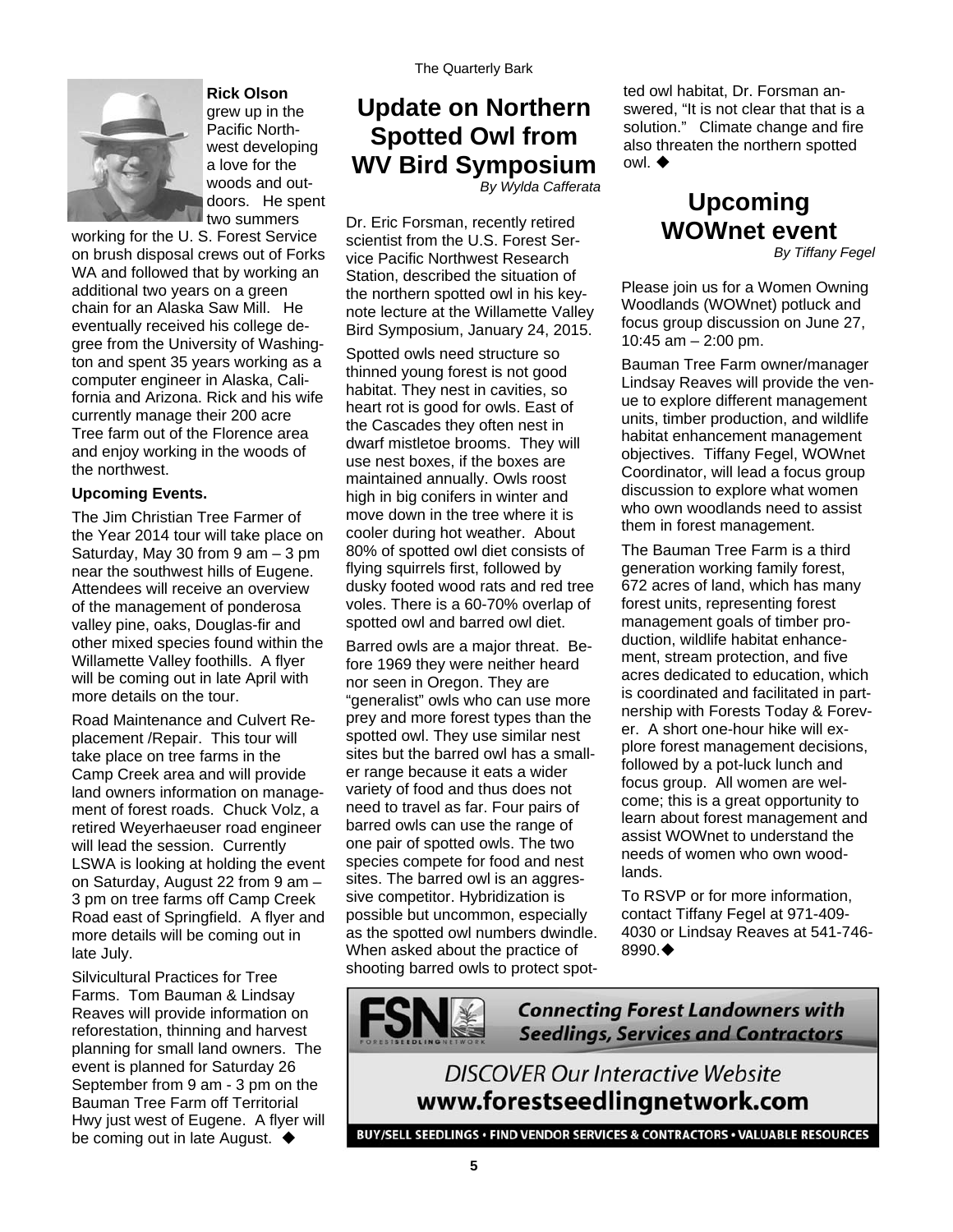## The Quarterly Bark *Lincoln County News*

## **President's Update**

*By Peter Bregman* 

Well, I think that by the time that you receive this letter the first quarter of this year will be history, and we will be looking at planning the rest of the year for the things we want to accomplish in our personal and business lives.

A long time ago I learned the following, "No one plans to fail, but most of us fail to plan," which basically means that without planning we are like a ship without a rudder and may not get to the intended destination.

Our annual meeting was a success. There I presented the reasons as to why I believe we may be losing ground in protecting our property rights.

If we as landowners do not stand together to protect our rights as such, and we have no firm plan in place to look after those rights, then we are like a ship without a rudder, and will end up where we do not want to go.



*President Peter Bregman making a point at the annual meeting.* 

| <b>Lincoln County Chapter Directors</b> |                             |  |  |
|-----------------------------------------|-----------------------------|--|--|
| Peter Bregman, President 541 563 6428   |                             |  |  |
| Jan Steenkolk,                          | 541 875 1541                |  |  |
| Secretary and Treasurer                 |                             |  |  |
| Nick Dahl, Membership                   | 541 444 1379                |  |  |
| Joe Steere, Past President 541 996 3842 |                             |  |  |
| Jim & Betty Denison                     | 541 875 2753                |  |  |
| Andy Kittel                             | 541 961 6461                |  |  |
| Joe Steenkolk                           | 541 875 1541                |  |  |
| Jim Reeb                                | 541 574 6534                |  |  |
|                                         | Extension $19\blacklozenge$ |  |  |

As I have stated many time, I joined OSWA as it is the only professional organization that not only provided me with the technical knowledge needed to operate a 310 acre tree farm, but also educated me as to what we all can lose if we do not stand together as a group to look after these property rights.

I belong to other tree farm organizations for information, but OSWA is the only organization involved in the legislative process with the ability to be lobby on our behalf. During my career in financial services, I always supported and still support initiatives that would bring balance to the industry, in order to protect not only the public but also the industry itself.

Our chapter grew 40% last year. The reason for that was neighbor asking neighbor to join, and being able to give a good reason why. I have also found that it is good to know your neighbor and to share what works and what does not work.

During our annual meeting we brought a lot to the table, and I suggest you read that report too. On the program for the remainder of this year we have the OSWA Annual Meeting in Salem June 18-20, and a

tour at the Tim Miller tree farm in Siletz, planned for August 8.

We are not alone. Let us plan together for the tree farmer's future. Do not let the future happen by chance, plan what you want to happen. I know we are all busy but we better take time to plan our future. OSWA is the best group that can help in that way. $\blacklozenge$ 

### **Update on Newport Log Export Yard**

*By John Westall* 

According to Eric Oien, General Manager for Teevin Brothers, the log export facility in Newport will not be opening as planned this summer. Due to slowing economic conditions in China, a strong US dollar, and an improving domestic market, the Chinese log market doesn't appear to be competitive for the next 12-18 months; because the market is so poor, it doesn't allow the necessary investments to get the project off the ground. Teevin Brothers will continue to maintain the permits, with the hope and expectation that, when conditions do turn around, they will be prepared to begin construction without delay.  $\blacklozenge$ 



### **ALDER WANTED**

also Maple and Ash Saw Logs, Timber & Timber Deeds

Contact Procurement Foresters at…

*Eugene* Tim T: 541-231-4758 Lee A: 541-290-9892 Dick W: 541-206-4105 *Garibaldi* Steve B: 541-954-9297

[northwesthardwoods.com](http://northwesthardwoods.com/)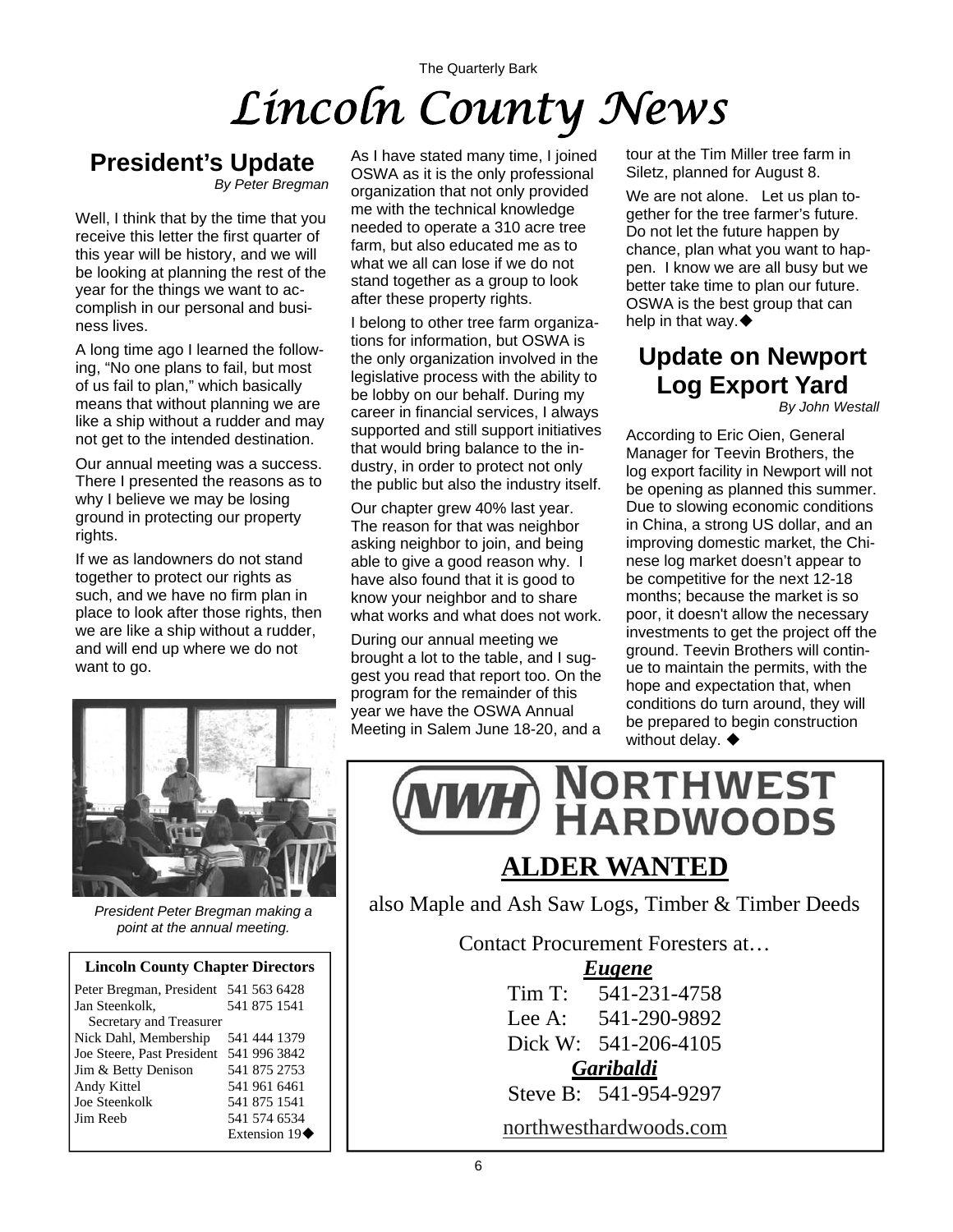### **Lincoln County 2015 Annual Meeting**

*By John Westall* 



The Lincoln County Chapter held its annual meeting in the spacious, allwood interior of the Olalla Restaurant in Toledo. Approximately 50 people attended, with a broad distribution of ages.

President Peter Bregman started off with a welcome and a message about why OSWA is important to all of us, many points of which are summarized on the preceding page. OSWA Executive Director Jim James congratulated the Lincoln County Chapter for its growth in membership last year. He went on to describe OSWA's legislative agenda and to invite everyone to OSWA's statewide Annual Meeting, June 18-20, 2015 in Salem.

Joe Steere introduced Mike Kroon and Dan Kaczmarek of ODF who spoke on "improved seedlings." Mike is new director of the J. E. Schroeder Seed Orchard in St. Paul, and Dan is a new plant geneticist with ODF. Traits sought in the improved seedlings are rapid growth, good tree form and insect and disease resistance; another trait could be wood quality. The Seed Orchard distributes the seeds to nurseries, which grow the seedlings for reforestation projects. When purchasing seedlings, one can request improved seedlings, or, for large projects, one can contract with a nursery to grow seedlings from improved seeds.

ODF Stewardship Forester for N Lincoln County, Joe Hitselberger reviewed road maintenance issues and urged anyone having problems The Quarterly Bark

with ODF's new E-notification system (aka FERNS) to stop by the ODF office.

Russ Glasscock of the Farm Service Agency in Eddyville described a USDA FSA program through which landowners could receive cost share for restoring forests damaged in the recent ice storm. See article on p. 8 for more information.

Paulette Pyle, of Oregonians for Food and Shelter, described issues that OFS is tracking this legislative session that are important to forest landowners. She also mentioned some tips for forest landowners working on legislative issues: have the facts straight; have a network of people who can speak from experience and with authority on various issues; and don't write off legislators just because you might disagree with them on some issues - it's still worthwhile to present the facts relevant to you as a forest landowner.  $\blacklozenge$ 

### **Lincoln County 2015 Seedling Sale**

*By Judy Pelletier* 



On Saturday, March 7 the Lincoln County chapter held its annual seedling sale from 10 am to 2 pm at the Lincoln County Fairgrounds 4H Harney Building in Newport. Together with the Newport Farmers Market and the Fairgrounds Thrift Store, the three events made the fairgrounds a happening place. This year's event

drew approximately 100 shoppers, the most successful yet in sales, as well as in providing an assortment of native seedlings for purchase at reasonable prices for local woodland owners, farmers, and both commercial and residential landscapers. Members active in the Lincoln County Chapter were on hand to serve the public, suggesting the best species for the specific location, helping bag purchases, manning the till, and giving advice when needed.

Kari Steere has been recognized as Lincoln County's 2015 Outstanding Volunteer of the Year, particularly for her work on the seedling sales over the years.



Contact: Levi Beelart 24044 Decker Rd. Corvallis OR 97333 541-954-0282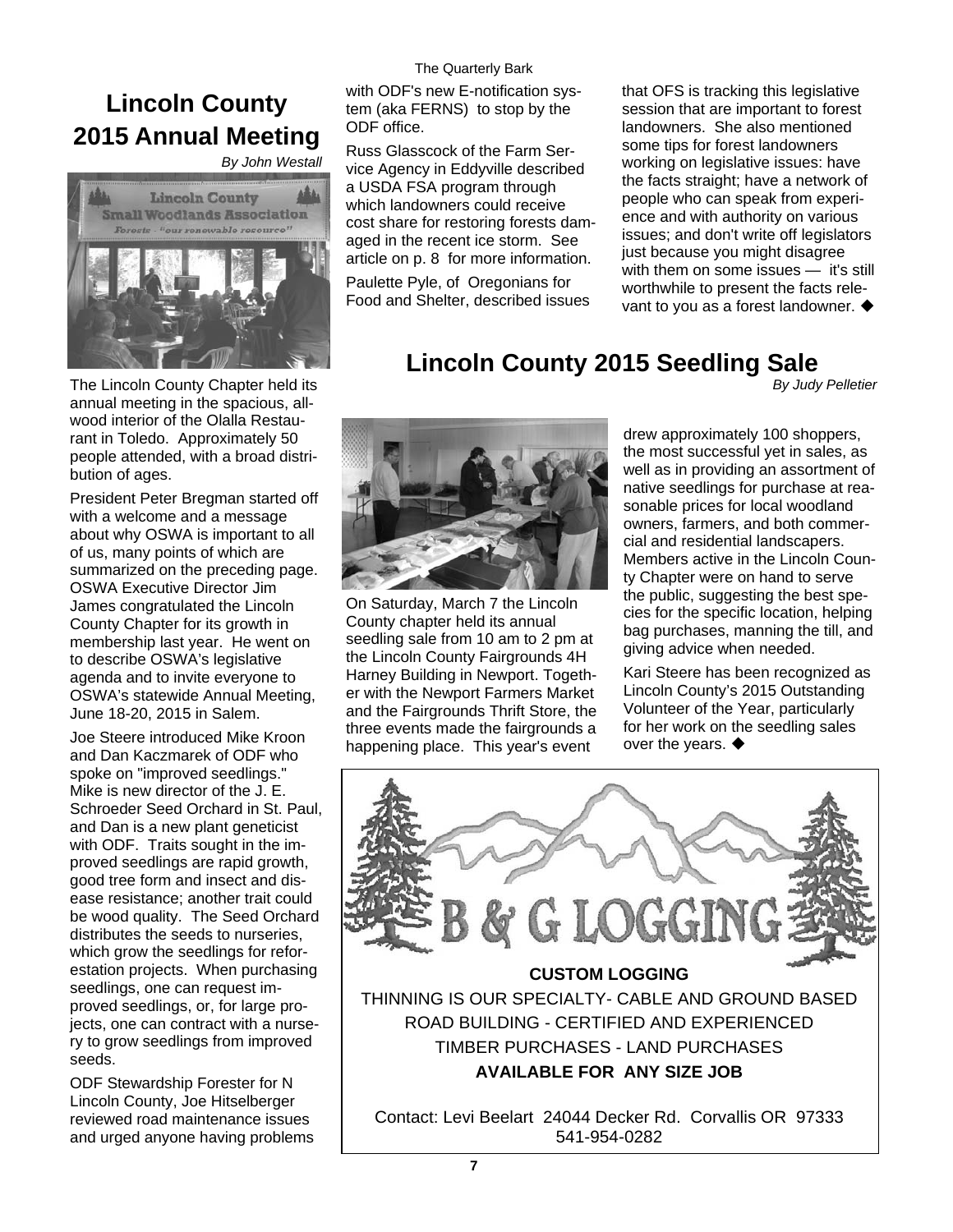#### The Quarterly Bark

# *Benton County News*

#### **Benton County 2015 Annual Meeting**  *By Pat Wheeler*

The Benton County chapter held its annual meeting Saturday, January 24 at the Beazell Forest Education Center on another sunny and rainfree afternoon. Approximately 65 attended the event.

Jim James, Executive Director of OSWA reviewed past OSWA activities and upcoming legislative issues for 2015. Mike Albrecht was presented a jacket as Benton County TFOY. Marsha Carr was selected as Benton County "Outstanding Volunteer of the Year". Current officers were re-elected. David Hibbs was elected as a new Board Member

and Roger Workman will transition in as Program Director.

The speaker for the meeting was Rick Fletcher, retired OSU Extension agent. Rick described last year's Norway/Sweden Tour where 43 woodland Oregon owners spent 14 days traveling from Stockholm to Oslo to learn about their forest management practices.

Over 50% of the land in these countries is boreal forest dominated by pine, spruce and birch and 90% of this is privately owned. They have 7 major small forest coops with 90,000 members. Some forest land has been in the same family ownership for ten generations and 40% of the forestland is managed by women.

Differences between Norway and Oregon in use of property include

#### **Benton County Chapter Board Members**

|                                    | 541-752-4667 | mjalbrecht2052@gmail.com                                                                                        |
|------------------------------------|--------------|-----------------------------------------------------------------------------------------------------------------|
| Secretary, Laura Harmsen           |              | harmsen31@comcast.net                                                                                           |
| Programs, Roger Workman            |              | workman919@gmail.com                                                                                            |
|                                    | 541-424-3332 | gpalmr@aol.com                                                                                                  |
| Nancy Hathaway                     | 541-758-5510 | nancyhath@comcast.net                                                                                           |
| TFOY Selection Karen Fleck-Harding |              | karen@mrwc.net                                                                                                  |
|                                    | 541-752-3324 | riadams@comcast.net                                                                                             |
| David Hibbs                        |              | david.hibbs@oregonstate.edu                                                                                     |
|                                    |              | marshae.carr2@gmail.com                                                                                         |
| Forest Deputy, Brent Iverson       |              | cell 541-740-4290 $\triangleleft$                                                                               |
|                                    |              | 541-753-6719<br>541-619-3586<br>541-737-6077<br>Membership & OSWA Rep, Marsha Carr 541-424-3882<br>541-766-6237 |

Seneca Sawmill Company

Seneca Sustainable Energy

**NOW BUYING** Douglas fir, Hem-fir Logs, Timber & Timberland, as well as Oregon Forest Biomass

**CONTACT** Log and Biomass Buyer: Greg Willie Office (541) 461-6259 or Cell (541) 915-0631 Post Office Box 851 - Eugene, Oregon 97440 public access to land and permission to collect berries and plants for free, ownership of fish and wildlife by the property owner, and promotion of on-site residence. Some forest landowners have more income from selling hunting rights than from timber. Wood products include paper, lumber (exported to Japan) and bio-energy.

We had several rounds of door prizes generously donated by area forestry businesses and individuals.

### **Tour to be focused on forest ponds**

*By Roger Workman* 

Join us Saturday morning May 9 for a tour of the Ehlers J2E Tree Farm, between Wren and Kings Valley. The focus of the tour will be on ponds, including bass and trout ponds as well as some seasonal ponds. Watch the OSU Extension website listed on p. 3 for directions and time, or sign-up for the e-mail notification list, which is also described on p. 3.  $\blacklozenge$ 

### **Program for restoration of icedamaged forests**

*By John Westall*

The Emergency Forest Restoration Program (EFRP) of the USDA Farm Service Agency's (FSA) has funds to assist private nonindustrial timberland owners in restoring forests damaged in the November, 2014 ice storm. The funding is targeted at damage that, "if left untreated, would impair or endanger the natural resources on the land and materially affect future use of the land." For information on eligibility or to apply for the program in Benton and Lincoln counties, contact Heather Tritt at the Tangent FSA office, 541 967 5925 x 107, or [heather.tritt@or.usda.gov](mailto:heather.tritt@or.usda.gov). ♦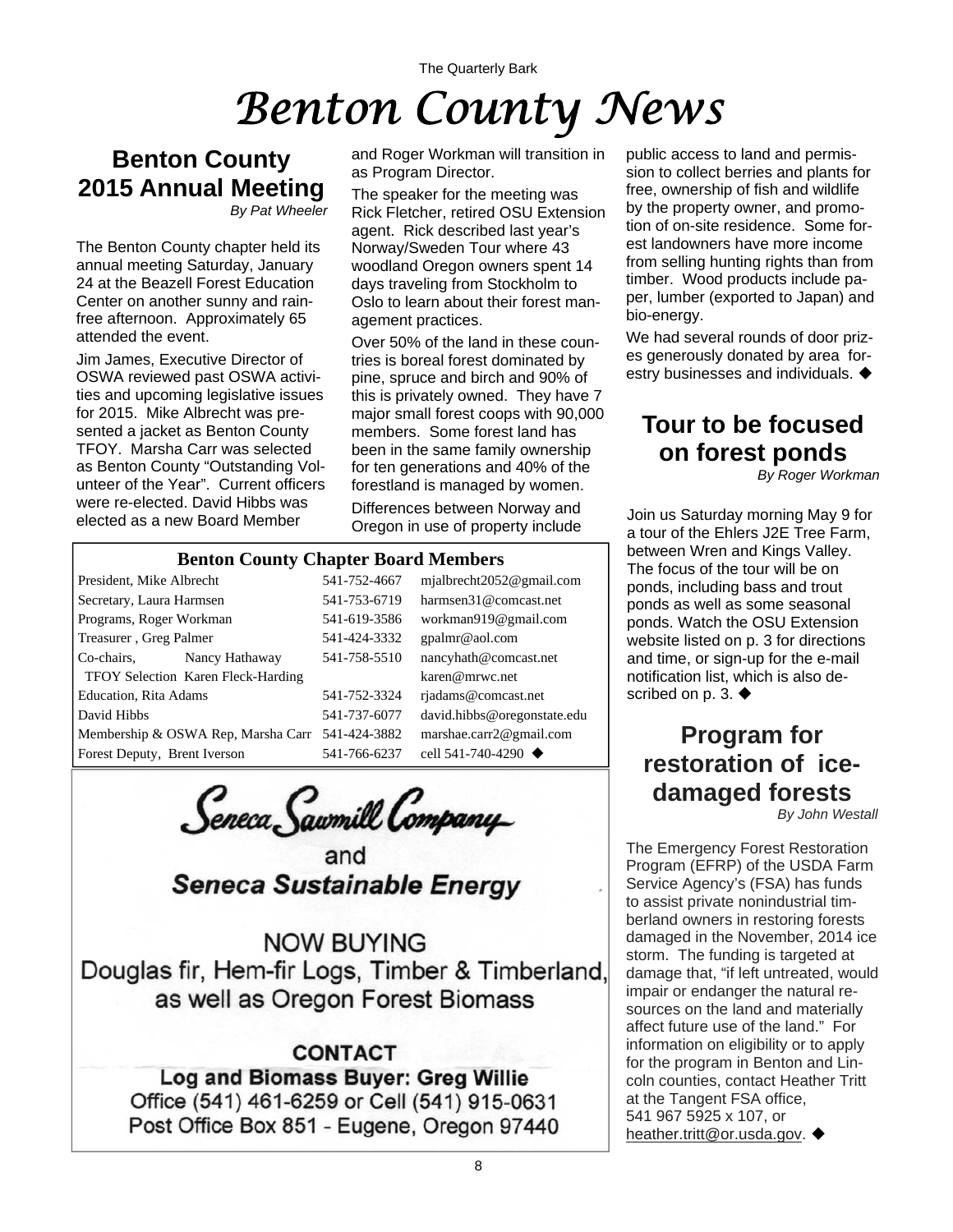### **Results of survey of Linn County members**

*By John Westall* 

The Linn County chapter recently conducted a voluntary, anonymous survey of its members to determine the resources that they have on their properties, management activities planned for the current year, and funded conservation projects in which they have participated. The purpose of the survey was to gather information to help in steering the conservation agencies in directions helpful to LCSWA members as program areas are determined, and to help interested landowners learn about programs that could help them with conservation and restoration projects on their properties. The survey was written by the Financial Assistance Committee with input from other chapter members and distributed in December 2014. Bill Bowling compiled the results of the survey. The response rate was 57 surveys returned out of 112 sent out, or 51%,

R.L. & SONS LOGGING, llc "Your local, small-woodlands logger" Family owned and operated ~ Licensed and insured ~ AOL/OPL Certified. We practice sustainable forestry, specializing in regeneration harvests, selective thinning, land clearing and forest management. Shovel logging or ground logging. Call us today to discuss your logging needs.

Rick or Wendy Lamprecht (503)983-1435 or  $(541)929 - 8314$  msg.

a rate considered excellent by most who conduct this kind of survey.

One result that immediately stands out is that Linn County respondents reported a total of 34,544 acres under management! A summary of the results is presented in Table 1, which shows the number of people who responded "yes" to a particular item, expressed both as a number and as the percentage of those who returned the survey. As shown in the table, a large fraction of respondents have streams, roads

and are planning management activities in 2014 - 2015. The main management activities are weed control and thinning. Also significant is the fact that 68% do have management plans, 42% have participated in funded conservation projects, and 100% of those who participated in the funded conservation projects were pleased with the outcome. The conservation projects were supported by a variety of programs, many of which are described on the next page.  $\blacklozenge$ 

*Table 1. Overall results of survey showing both the number and the fraction of survey respondents answering "yes" to a particular item.* 

| Category                    | <b>Item</b>             | "Yes" | Fraction |
|-----------------------------|-------------------------|-------|----------|
| Streams                     | Type F                  | 23    | 40%      |
|                             | <b>Type N</b>           | 29    | 51%      |
|                             | Type D                  | 6     | 11%      |
| Roads                       | Rocked roads            | 39    | 68%      |
|                             | Dirt roads              | 41    | 72%      |
| Management plan             | Have plan               |       | 68%      |
| <b>Activities 2014-2015</b> | Thinning                | 25    | 44%      |
|                             | Clear cut               | 10    | 18%      |
|                             | Weed control            | 36    | 63%      |
|                             | Other activity          | 15    | 26%      |
| Funded projects             | Participated in project | 24    | 42%      |
|                             | Participant pleased     | 24    | 100%     |



**Buying Logs/Timber/Timber Land**

# **Douglas Fir Hemlock Grand Fir White Fir**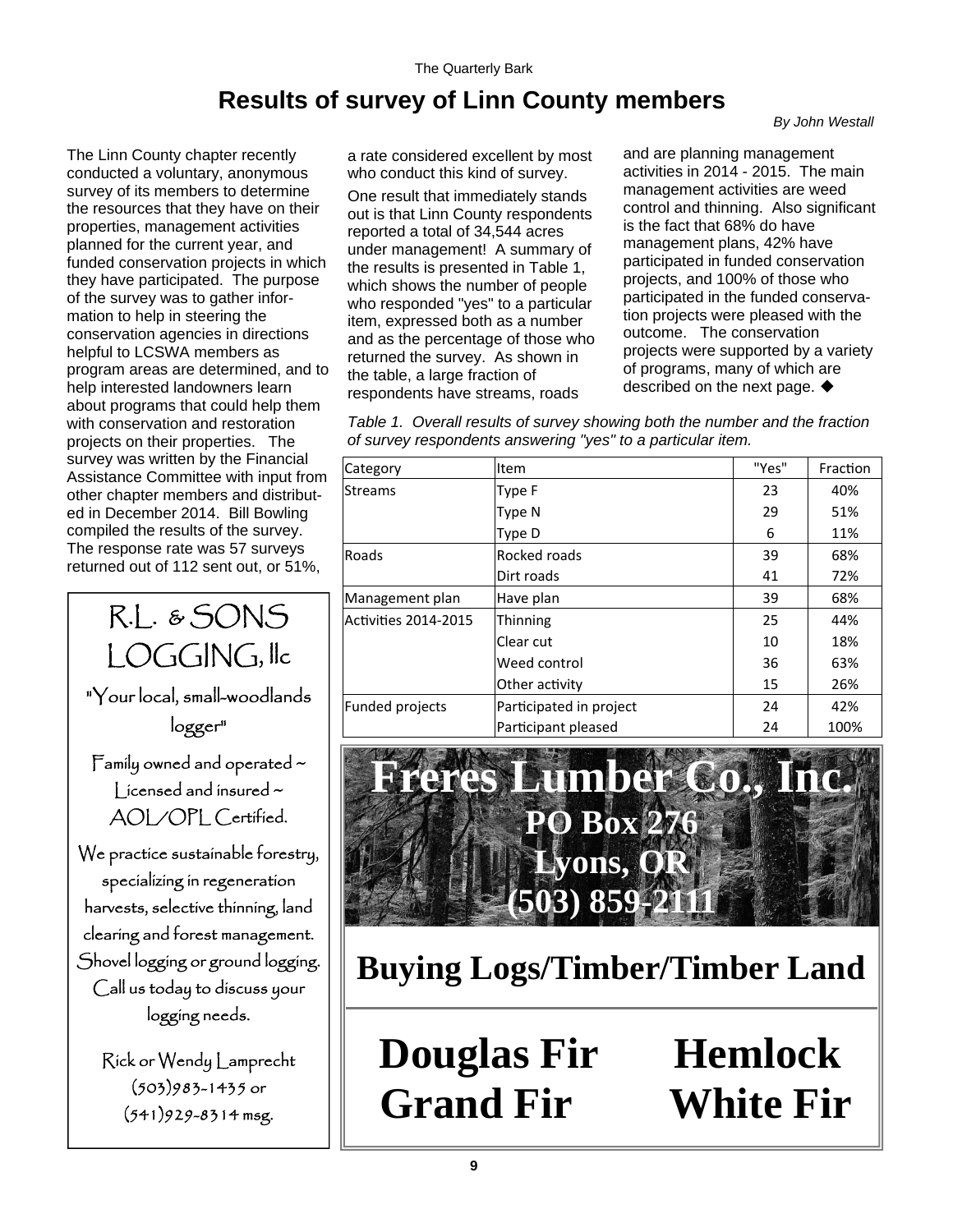## The Quarterly Bark *Linn County Chapter News*

#### **President's Corner**

The recent member survey indicates that controlling noxious weeds and *By Jim Merzenich*

thinning overstocked timber stands are two issues that almost all of us face. Doing these tasks efficiently, without driving ourselves bankrupt, is a major consideration. Fifty percent of our members responded to our survey and we thank you. The information gleaned from the survey will help us understand and explain to others the needs of our members. We are an important economic force providing jobs, income, and aesthetic benefits to Linn County.

**ODF**. If you have questions about harvesting timber, controlling weeds or stopping an insect outbreak, a logical person to call is your Stewardship Forester. These employees of the Oregon Department of Forestry are hired to provide landowner assistance. Stewardship Foresters Jim Ewing and Steve Kendell are based in Sweet Home while Joe Arbow is based in Mehama.

**OSU Extension**. Another resource for landowners is the Master Woodland Manager (MWM) program. Many fellow tree farmers are trained MWM volunteers. Our OSU forestry extension agent, Brad Withrow-Robinson, oversees this program, and can set you up for a visit with a

Master Woodland Manager. These MWMs have typically faced the same issues on their own land as you face on yours, and can help you with some good ideas and insight. "Landowners helping landowners" is the MWM motto. Extension agents can also provide information on a wide range of woodland tasks from planting seedlings to marketing your timber. Ask for assistance. Harvest tax dollars support these programs.

**NRCS**. Most direct forestry aid (i.e., \$\$) is now managed by the Natural Resource Conservation Service (NRCS). The NRCS agent managing these cost-share programs is Nathan Adelman. For each dollar received, you expend a matching dollar in cash or sweat equity. Three financial assistance (grant) programs are discussed here. (1) Activities funded by the *Conservation Stewardship program* include thinning and pruning stands, providing snags for wildlife, improving soils, and more. (2) The *Environmental Quality Incentives program (EQIP)* provides assistance for oak restoration, thinning, and other treatments benefitting wildlife and the land. (3) The *Conservation Reserves Enhancement program (CREP*) focuses on improving riparian habitat*.* Stewardship Forester Jim Ewing assists landowners who may qualify for the CREP program.

| Linn County Officers       |                            |              |                           |  |
|----------------------------|----------------------------|--------------|---------------------------|--|
| President                  | Jim Merzenich              | 541-466-5004 | jim@oakbasin.com          |  |
| Vice Pres                  | <b>Bill Bowling</b>        | 541-791-1370 | bill@artisanlight.com     |  |
| Secretary                  | Jonathan Christie          | 503-394-3192 | $christie@smt-net.com$    |  |
| <b>Treasurer</b>           | Shirley Holmberg           | 541-259-3963 | vestis3@gmail.com         |  |
| Past Pres                  | Mike Barsotti              | 503-859-2993 | barsotti@wvi.com          |  |
| Director                   | Mary Brendle               | 541-367-2845 | $b$ rendle@wildblue.net   |  |
| Director                   | Jim Cota                   | 541-409-2253 | thi@melcherlogging.com    |  |
| Director                   | Dan Thackaberry            | 541-258-5422 | farmerdan17@gmail.com     |  |
| Director                   | Henry Wolthuis             | 541-367-4764 | wolthuis2@comcast.net     |  |
| <b>Standing Committees</b> |                            |              |                           |  |
|                            | Tree Farm/Yr Joe Holmberg  | 541-259-3963 | praediolum@yahoo.com      |  |
| Education                  | Fay Sallee                 | 541-451-5322 | sksallee@yahoo.com        |  |
|                            | Seedling Sale Sherm Sallee | 541-451-5322 | sksallee@yahoo.com        |  |
| Scholarships Katie Kohl    |                            | 541-451-1734 | kohl@proaxis.com          |  |
| Linn Deputy                | <b>Brandon Fountain</b>    | 541-967-3950 | bfountain@linnsheriff.org |  |
|                            |                            | 800-884-3391 |                           |  |

#### Linn County Officers

NRCS programs change annually based on demand and the availability of funds. Participation by tree farmers in these programs is essential if we hope to have them continued. Traditionally the NRCS has served agriculture. Annual public meetings (called Local Workgroups) are held to set priorities. It is important that we attend these meeting so the voices of tree farmers can also be heard. The next meeting will be in January 2016.

**Others**. Many more sources of assistance are available. The *Partners for Fish and Wildlife program*, managed by the US Fish and Wildlife Service, provides multi-year assistance for improving and maintaining wildlife habitat. Bluebirds can devour insect pests in open grassland or pasture habitat. Local member Diane Kaldahl can advise you on installing nest boxes to attract these birds. Watershed Councils for the Calapooia, N. Santiam, and S. Santiam drainages are working in Linn County to improve the environment and control invasive weeds. Become active in your Council. If you are having difficulty finding tree seedlings, just google the Forest Seedling Network. The Willamette Valley Ponderosa Pine Conservation Association (WVPPCA) provides guidelines on the management of our native pine. To find answers about these or other programs do not hesitate to contact me at *[jim@oakbasin.com](mailto:jim@oakbasin.com)*.

**OFRI**. The Oregon Forest Resources Institute (OFRI) has an active partnership with the Oregon Small Woodlands Association. Among many valuable events and publications, OFRI hosts a [http://](http://www.knowyourforest.org/) [www.knowyourforest.org/](http://www.knowyourforest.org/) website that contains contact information for organizations and agencies that support forestry in Linn County and throughout the state. This website will also link you to valuable map information that can be used to develop or update a forest management plan. Enjoy your tree farm! ♦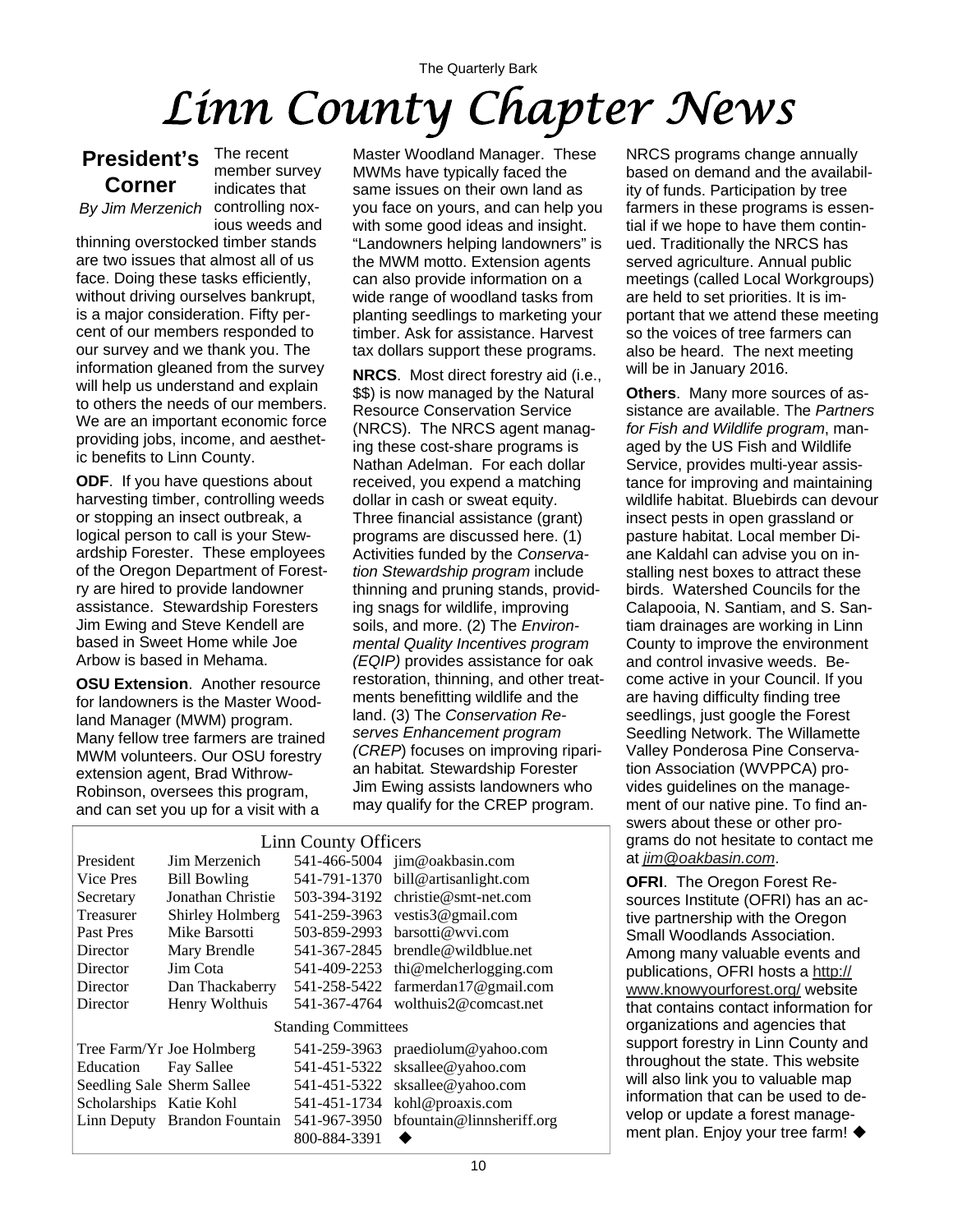#### The Quarterly Bark

### **Linn County Annual Meeting**

*By Sherm Sallee* 

About 100 members and their families attended this year's meeting in Scio. We held the meeting at a new location to accommodate the increased attendance and the extra area was well used. As usual, the food supplied through the potluck dinner proved what wonderful cooks the small woodland people are. No one went away hungry.

After dinner, our chapter's two college scholarship winners spoke about their education experiences and thanked the membership for their financial support. This was followed by the fourteen 4-H forestry members describing their varied forestry learning experiences over the last year. Following their presentations, each of the 4-H members received their awards from the chapter. Thank you notes were presented to the selection committee members, Lon and Laura Rankin and Bob and Mary Brendle. We also discussed the upcoming seedling sale and members volunteered to help to make this another successful event.

New bylaws that had been mailed to the membership were discussed and approved. Election of new board members was completed as well as selection of chapter officers for the next year. Jim James, OSWA Executive Director presented information about state-level activities from 2014 and the outlook for 2015. He expressed appreciation for funds that the Linn County chapter had provided to help carry the state office through the past year. Nathan Adelman from NRCS identified cost share programs that might be of interest to the chapter members. Bill Bowling provided the very interesting results of the membership survey.

Linda Butts was recognized as the Linn chapter's 2014 Tree Farmer of the Year and received a nice coat and sign for her property. Linda was also selected as the representative for Oregon to the Western Regional

Tree Farmer of the Year. Jim and Betty Denison were recognized as recipients of the Oregon Tree Farm System's Family Forest Award for their assistance helping OTFS achieve its mission. They have spent over 30-years helping landowners learn how to manage their forests. Joe Holmberg was recognized by Brad Withrow-Robinson with an excellence in service certificate for his outstanding work with the Master Woodland Manager program in 2014.

Jim Merzenich provided an entertaining presentation on the Scandinavian tour he and other member of OSWA and Oregon Woodland Cooperative went on last summer. His presentation covered the trip through Sweden and Norway studying forestry and woodland cooperatives.

Brad Withrow-Robinson covered activities upcoming in 2015 that will be of interest to all members. He also did a great job in providing the audio/visual equipment and making it all work.

Door prizes were awarded during breaks in the meeting. Next year's meeting will be the third Saturday in January, 2016 so be sure and get it on your calendar. ♦

### **Seedling Sale and Goods from the Woods**

*By Sherm Sallee* 



*Fay Sallee reviews instructions with volunteers before opening of seedling sale .* 

The Linn County Small Woodlands chapter held its 19th annual seedling sale and 5th annual Goods from the Woods event on February 7. The event was held at the Linn County Fair and Expo in Albany. There were ten exhibitors for the woods event. They included an OSU Extension booth, an Oregon Woodland Coop booth and booths with wooden pens, bowls, canes, chess boards & pieces, and construction lumber. Both exhibitors and customers enjoyed the chance to display, view and purchase these products.

The seedling sale portion was quite successful with over 100 customers pre-ordering seedlings. This year we had 24 species of plants from which customers could choose. All except the sword fern were obtained from four different commercial nurseries

the day before the event. Over forty people helped put on the sale. These included many from the small woodland chapter, the Clever Clovers 4-H club members and their parents, and the college scholarship recipients and their families. We did have a significant number of Valley ponderosa pine plugs left over, but quickly found homes from them in the days after the sale. Other leftover seedlings were placed in pots by the members of the 4-H club for sale at next year's event.

Funds from the event are used to provide college scholarships to youth from Linn County that pursue a natural resource major. We also provide cash awards to 4-H members that demonstrate proficiency in their 4-H forestry projects. ♦